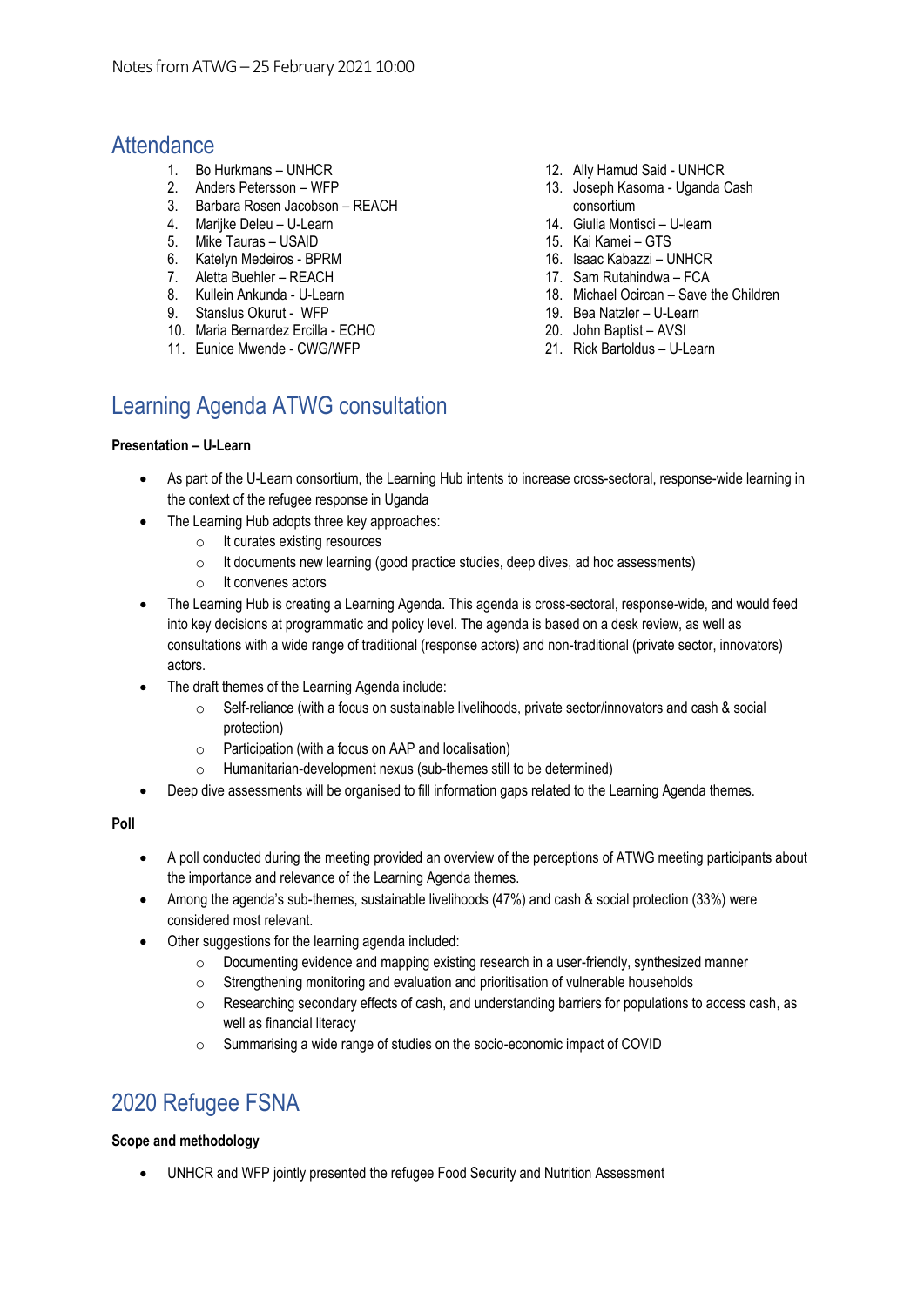- UNHCR first provided information on the reasons and objectives behind the assessment, and how it had been put in place. It explained that the assessment covered eight themes: demography, nutrition, health, food security, LITN, WASH, GBV and Energy.
- The assessment tools used were largely adaptations of existing approaches, such as SMART, CARI and WASH KAP. The study relied on two-stage cluster sampling in 12 locations, and a single-stage sampling in Oruchinga.
- Data quality was assured through real-time data cleaning, training, coordination and active field support.
- The implementation of the assessment respected COVID-19 SOPs, and involved the distribution of reusable masks, the use of sanitisers, gloves and masks, and the use of the family MUAC approach.

#### **Results**

- The results showed a general improvement of GAM (WHZ) rates compared to 2017. Nevertheless, GAM rates are still relatively high in Kiryandongo (8,7), Adjumani (8,3) and Palabek (8,2). That said, some settlements showed a high rate of stunting, especially in the North-West.
- The prevalence of anaemia seems to have increased, and is relatively high, both in children from 6-59 months (53%) and for non-pregnant WRA (44%). The results may indicate a shift from a situation of more acute malnutrition in 2017 to anaemia.
- Health-related results are generally encouraging, though there are relatively high rates of diarrhoea in some settlements (Nakivale, Palabek, Rhino Camp, Rwanwania) and low rates of deworming among children (mainly in Adjumani and Kiryandongo). As for IYCF, while the timely initiation and continuation of breast-feeding shows relatively positive results, there are lower rates for the timely initiation of complementary food (mainly in Lobule, Nakivale, Palorinya and Rhino Camp).
- WASH results show a high reliance of the population on hand pumps and boreholes, as well as on public taps. A large proportion of households do not purify their drinking water.
- Households mainly use wood (62%) for their energy needs, as well as charcoal (36%)
- The food security situation shows regional differences among settlements. Generally, 67% of settlement refugees have acceptable food consumption; West-Nile is worse off, while refugees in Kampala have better consumption. 12% of settlement refugees had medium to high coping, and high coping is more pronounced in the South West than in West Nile. Livelihood coping is particularly high; 37% of settlement refugees used emergency and crisis coping strategies, and this percentage is higher in South West than in West Nile. Particularly due to the reliance on these coping mechanisms, 35% of settlement refugees are classified as moderately or severely food insecure, with higher rates in West Nile than in South West. The settlements with the highest levels of food insecurity are Palorinya, Rhino Camp, Kyangwali, Bidi Bidi and Palabek.

#### *Feedback*

- On the severity of the results, WFP clarified that food consumption is measured for households receiving blanket food assistance, which is why the proportion of acceptable food consumption might appear relatively big.

# Update on prioritization to the ATWG

- WFP provided an update on its joint work with UNHCR on prioritization of the response
- Currently, food assistance is provided as a blanket distribution for all refugees. Yet due to funding shortfalls, this ration is cut to 70%, and only provides one-third of the food MEB. Only a small part of refugee households are able to meet the gap created by the small rations.
- To respond to these funding shortfalls, and to avoid another uniform reduction in rations, prioritisation of the response could be considered, by providing assistance proportionate to needs.
- The Vulnerability and Essential Needs Assessment (VENA) provided insights into needs-based programming, but was unable to make conclusions on prioritisation, as a high percentage of the population was classified as highly vulnerable. Since then, a joint UNHCR-WFP Hub is providing support to move forward.
- WFP presented a preliminary 2021 work plan for prioritization, which includes the revision of the analytical framework and beneficiary selection (mainly in the first half of 2021) and the